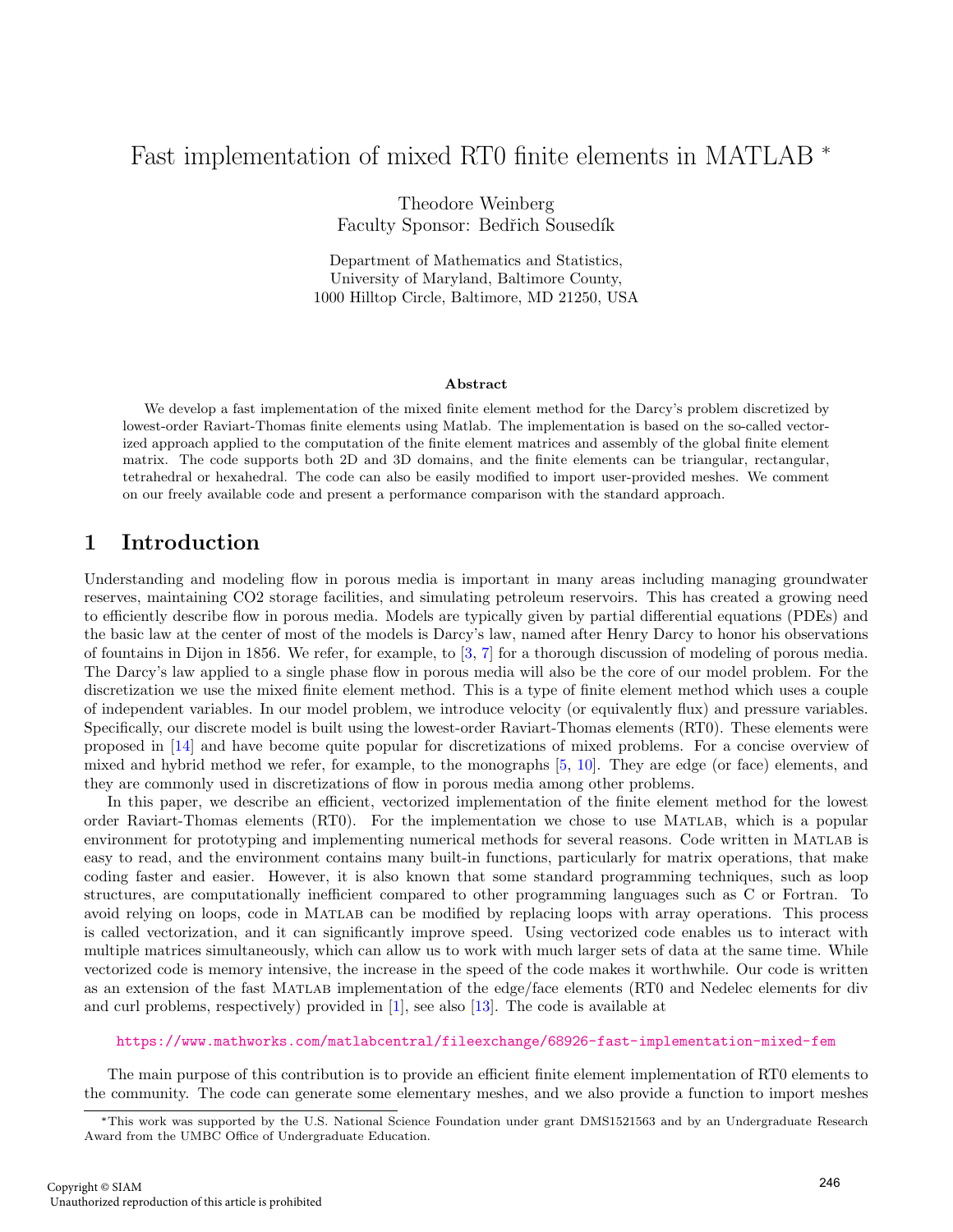generated by NGSolve [\[11\]](#page-10-7). Moreover, the code can be also easily modified to import meshes provided by users. We note that implementations of the lowest-order Raviart-Thomas finite elements for mixed problems in MATLAB for triangular meshes are discussed in [\[2\]](#page-10-8). We would also like to mention that Matlab Reservoir Simulation Toolbox (MRST) is available for advanced simulations of flow in porous media [\[12\]](#page-10-9), but it is based predominantly on other discretizations.

The paper is organized as follows. In Section [2](#page-1-0) we introduce the model problem, in Section [3](#page-1-1) we describe the finite element discretization, in Section [4](#page-6-0) we discuss the MATLAB implementation, in Section [5](#page-8-0) we present results of numerical experiments, and in Section [6](#page-10-10) we conclude our work.

### <span id="page-1-0"></span>2 Model problem

Let  $\Omega$  be an open, bounded polygonal or polyhedral domain in  $\mathbb{R}^d$ ,  $d=2,3$ . We consider the model problem

<span id="page-1-2"></span>
$$
-\nabla \cdot (\mathbb{k}\nabla p) = f, \qquad \text{in } \Omega,\tag{1}
$$

where k is a symmetric, positive definite coefficient matrix, the right-hand side  $f \in L^2(\Omega)$ , and the problem is subject to sufficiently smooth boundary conditions on the boundary  $\partial\Omega$ . We introduce an auxiliary velocity variable

<span id="page-1-4"></span><span id="page-1-3"></span>
$$
\vec{u} = -\mathbb{k} \nabla p,
$$

and p will be called pressure. Now we may rewrite  $(1)$  as a first-order system, known as the Darcy's problem

$$
\mathbb{k}^{-1}\vec{u} + \nabla p = 0, \quad \text{in } \Omega,\tag{2}
$$

$$
\nabla \cdot \vec{u} = f, \quad \text{in } \Omega,\tag{3}
$$

satisfying on  $\partial \Omega = \overline{\Gamma}_N \cup \overline{\Gamma}_E$  the boundary conditions

$$
p = g_N
$$
, on  $\Gamma_N$ ,  
 $\vec{u} \cdot \vec{n} = g_E$ , on  $\Gamma_E$ ,

where  $\vec{n}$  is the unit outward normal of  $\Omega$ , and the functions  $g_N$  and  $g_E$  representing natural and essential boundary data, respectively, are sufficiently smooth. We note that if  $\Gamma_N = \emptyset$  an additional compatibility condition is required

$$
\int_{\Omega} f \, dx + \int_{\partial \Omega} g_E \, dx = 0,
$$

and in such case the pressure  $p$  is unique up to an additive constant.

Let us define spaces

$$
L^{2}(\Omega) = \left\{ q : \int_{\Omega} q^{2} dx < \infty \right\},\
$$

$$
\mathbf{H}(\Omega; \text{div}) = \left\{ \vec{v} : \vec{v} \in \left[L^{2}(\Omega)\right]^{d} ; \nabla \cdot \vec{v} \in L^{2}(\Omega) \right\}.
$$

In the mixed variational formulation of  $(2)$ –[\(3\)](#page-1-4) we wish to find  $(\vec{u}, p) \in (U_E, Q)$  such that

$$
\int_{\Omega} \mathbb{k}^{-1} \vec{u} \cdot \vec{v} \, dx - \int_{\Omega} p \nabla \cdot \vec{v} \, dx = 0, \qquad \forall \vec{v} \in U,
$$
\n(4)

<span id="page-1-6"></span><span id="page-1-5"></span>
$$
-\int_{\Omega} \nabla \cdot \vec{u} q \, dx = -\int_{\Omega} f q \, dx, \quad \forall q \in Q,
$$
\n<sup>(5)</sup>

where the pair of spaces  $(U, Q)$  is selected so that  $U \subset \mathbf{H}(\Omega; d\text{iv})$  and  $Q \subset L^2(\Omega)$ , and  $U_E$  is an extension of U containing velocities that satisfy the essential boundary condition, see  $[4, 5, 7, 10]$  $[4, 5, 7, 10]$  $[4, 5, 7, 10]$  $[4, 5, 7, 10]$  $[4, 5, 7, 10]$  $[4, 5, 7, 10]$  for more details.

### <span id="page-1-1"></span>3 Finite element discretization

Let us consider a triangulation  $\mathcal{T}_h$  of the domain  $\Omega$  using triangles or quadrilaterals in 2D and tetrahedrons or hexahedrons in 3D. For simplicity, edges of elements in 2D will be called as faces, and faces in both 2D and 3D will be denoted by  $f_j$ . The discrete velocity space is defined as

$$
U_h = \left\{ \vec{u} \mid \vec{u}_{|K} \in \text{RT0}(K), \ K \in \mathcal{T}_h \text{ and } \vec{u} \in U \right\},\
$$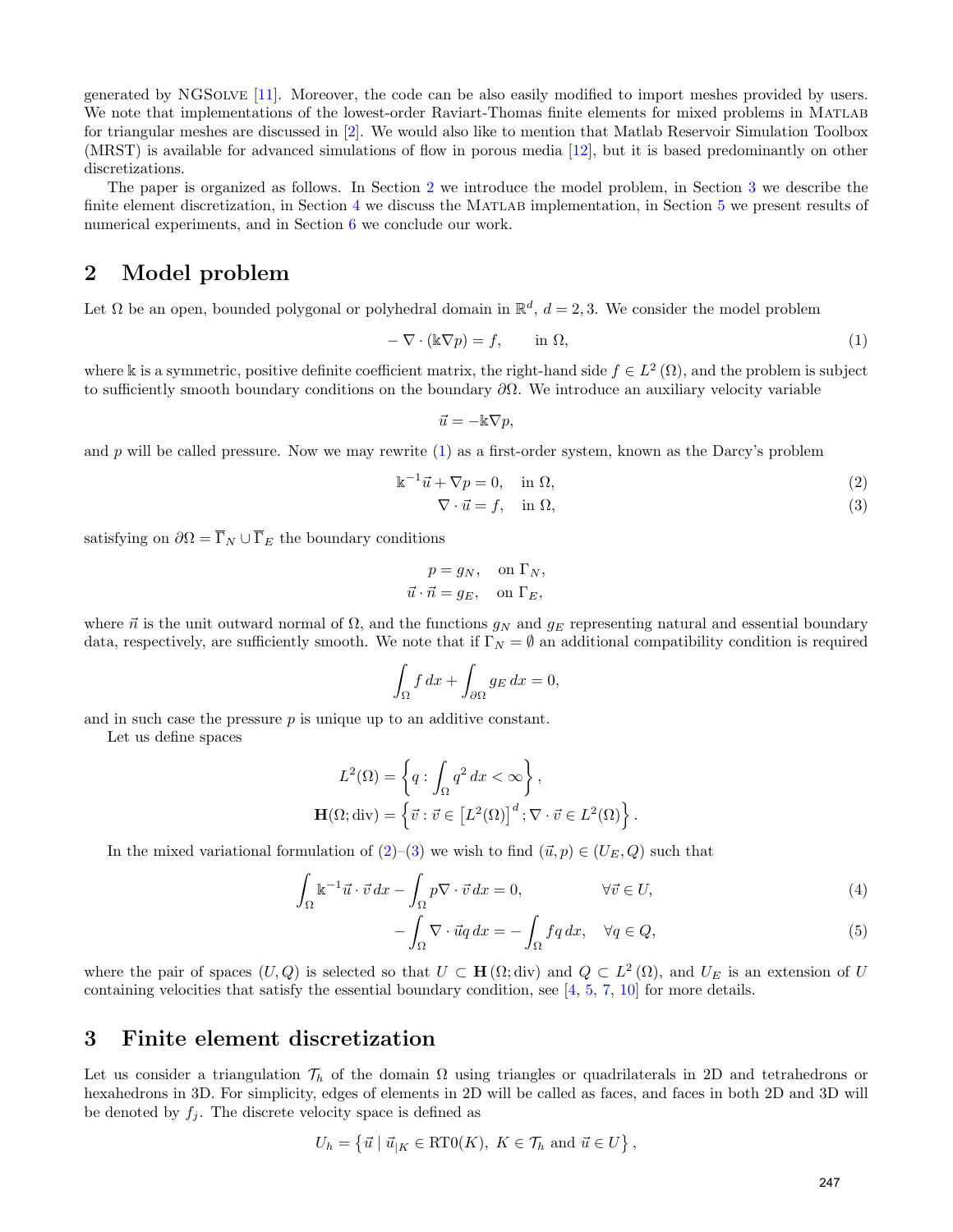where RT0 is the lowest-order Raviart-Thomas space on the element  $K$ . Let the basis (shape) functions for the velocity and pressure spaces be denoted  $\varphi_i$  and  $\psi_j$ , respectively. The pressures are approximated by piecewise constant basis functions, and we denote by  $Q_h$  the discrete pressure space. For the velocity degrees of freedom we consider the average values of the normal components over the element faces. Specifically, the velocity degrees of freedom are defined as

<span id="page-2-1"></span>
$$
\frac{1}{|f_j|} \int_{f_j} \varphi_i(x_j) \cdot n_j \, ds = \delta_{ij},\tag{6}
$$

where  $\delta_{ij}$  is the Kronecker delta,  $n_j$  is the unit outward normal of face and  $x_j$  is its coordinate. In the calculations of the basis functions below, we use centers of the corresponding faces.

In matrix terminology, the discretization of  $(4)$ – $(5)$  can be written as a saddle-point linear system

<span id="page-2-0"></span>
$$
\left[\begin{array}{cc} \mathbf{A} & \mathbf{B}^T \\ \mathbf{B} & 0 \end{array}\right] \left[\begin{array}{c} \mathbf{u} \\ \mathbf{p} \end{array}\right] = \left[\begin{array}{c} 0 \\ \mathbf{f} \end{array}\right],\tag{7}
$$

where

$$
\mathbf{A} = [a_{ij}], \qquad a_{ij} = \int_{\Omega} \mathbb{k}^{-1} \varphi_i \cdot \varphi_j dx,
$$

$$
\mathbf{B} = [b_{k\ell}], \qquad b_{k\ell} = -\int_{\Omega} \nabla \cdot \varphi_k \psi_\ell dx,
$$

$$
\mathbf{f} = [f_\ell], \qquad f_\ell = -\int_{\Omega} f \psi_\ell dx
$$

In this paper, we present an efficient implementation of problem  $(4)$ – $(5)$  in MATLAB leading to the setup of system  $(7)$ .

#### 3.1 The basis functions

We derive basis functions for the RT0 reference finite elements corresponding to quadrilaterals and triangles in 2D, and hexahedrons and tetrahedrons in 3D, see Figure [1](#page-3-0) for the plots of reference elements. The basis functions and the spatial variables for the reference elements will be denoted by an additional hat symbol as  $\hat{\varphi}_i$ ,  $\hat{x}_i$ , etc., and symbol  $f_i$ <br>will denote face i of a reference element. The transformation from the reference elemen will denote face i of a reference element. The transformation from the reference element K to an element K will be  $\Gamma$ denoted by  $F_K(\hat{x}) = B_K \hat{x} + b_K$  with  $B_K \in \mathbb{R}^{d \times d}$  and  $b_K \in \mathbb{R}^d$ . The mapping is illustrated by Figure [2](#page-3-1) for a triangle<br>in 2D. In this case the transformation is in 2D. In this case the transformation is

$$
\begin{bmatrix} x_1 \\ x_2 \end{bmatrix} = B_K \begin{bmatrix} \widehat{x}_1 \\ \widehat{x}_2 \end{bmatrix} + b = \begin{bmatrix} x_1^2 - x_1^1 & x_1^3 - x_1^1 \\ x_2^2 - x_2^1 & x_2^3 - x_2^1 \end{bmatrix} \begin{bmatrix} \widehat{x}_1 \\ \widehat{x}_2 \end{bmatrix} + \begin{bmatrix} x_1^1 \\ x_2^1 \end{bmatrix},
$$

and similar transformations can be easily found for the other types of elements.

Quadrilateral The basis functions are defined as

$$
\widehat{\varphi}_i\left(\widehat{x}\right) = a + b\widehat{x} = \left(\begin{array}{c} a_1 + b_1\widehat{x}_1 \\ a_2 + b_2\widehat{x}_2 \end{array}\right), \qquad i = 1, 2, 3, 4.
$$

Definition [\(6\)](#page-2-1) is used on the reference square  $[-1,1]^2$  to enforce this condition for each basis function. We also note that  $|\hat{f}_j| = 2$  for every face of this element. For example, for the first face

$$
\frac{1}{\left|\widehat{f}_j\right|} \int_{\widehat{f}_1} \widehat{\varphi}_i\left(\widehat{x}_1\right) \cdot \widehat{n}_1 ds = \frac{1}{2} \int_{\widehat{f}_1} \left(\begin{array}{c} a_1 + b_1 \cdot 1 \\ a_2 + b_2 \cdot 0 \end{array}\right)^T \cdot \left(\begin{array}{c} 1 \\ 0 \end{array}\right) ds
$$

$$
= \frac{1}{2} \left(a_1 + b_1\right) \int_{\widehat{f}_1} ds = \left(a_1 + b_1\right)
$$

and repeating the calculation for all faces and accounting for the length of each face, we get a system of equations

$$
\begin{bmatrix} 1 & 0 & 1 & 0 \ 0 & 1 & 0 & 1 \ -1 & 0 & 1 & 0 \ 0 & -1 & 0 & 1 \ \end{bmatrix} \begin{bmatrix} a_1 \ a_2 \ b_1 \ b_2 \end{bmatrix} = I,
$$

which is solved for each basis function with right-hand side given by columns of an identity matrix to find the coefficients of each basis function. The basis functions are

$$
\widehat{\varphi}_1 = \begin{pmatrix} \frac{1}{2} \left(1 + \widehat{x}_1\right) \\ 0 \end{pmatrix}, \quad \widehat{\varphi}_2 = \begin{pmatrix} 0 \\ \frac{1}{2} \left(1 + \widehat{x}_2\right) \end{pmatrix}, \quad \widehat{\varphi}_3 = \begin{pmatrix} \frac{1}{2} \left(-1 + \widehat{x}_1\right) \\ 0 \end{pmatrix}, \quad \widehat{\varphi}_4 = \begin{pmatrix} 0 \\ \frac{1}{2} \left(-1 + \widehat{x}_2\right) \end{pmatrix}.
$$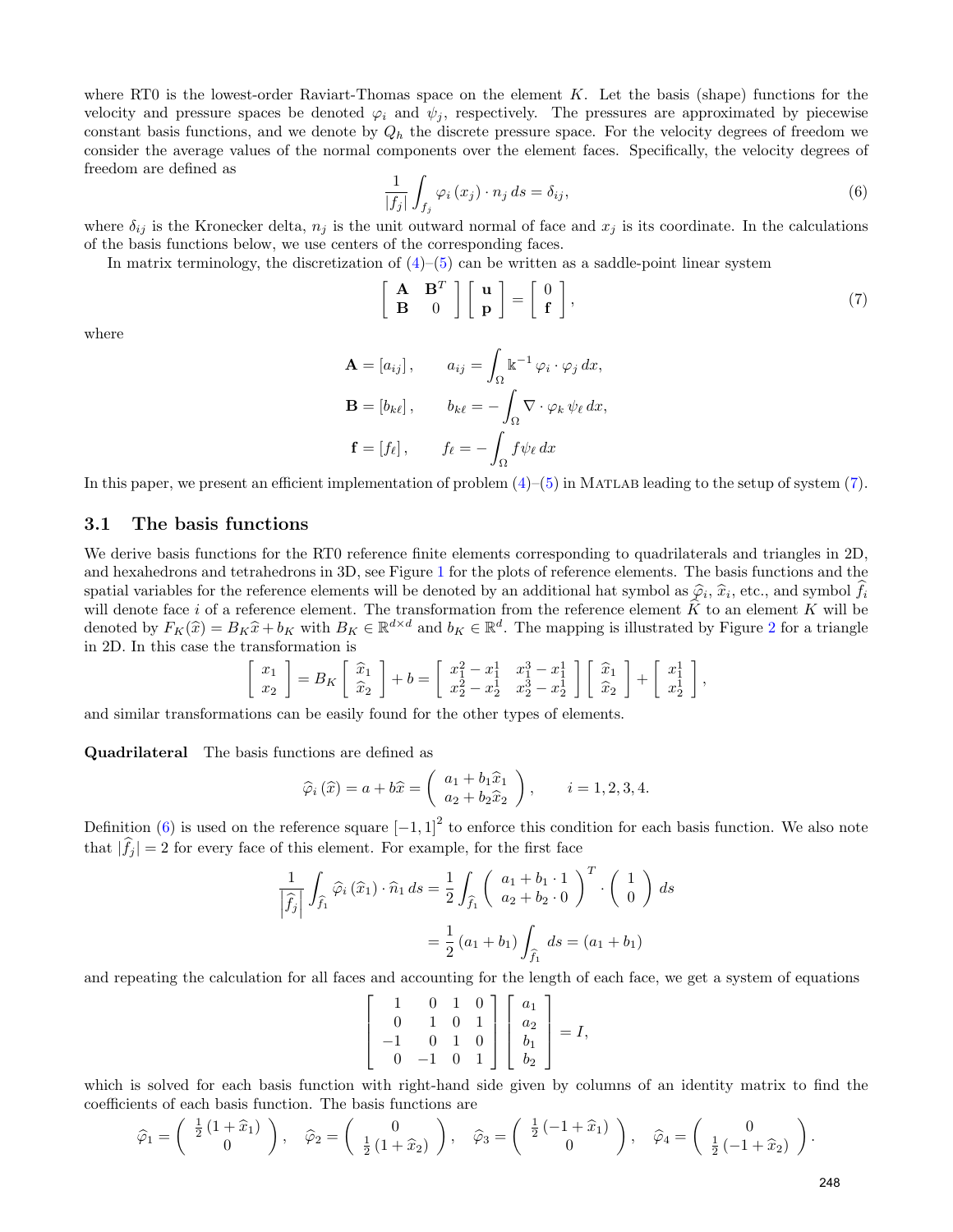<span id="page-3-0"></span>

<span id="page-3-1"></span>Figure 2: Finite elements  $\widehat{K}$ , K and a mapping  $F_K(\widehat{x})$  between them.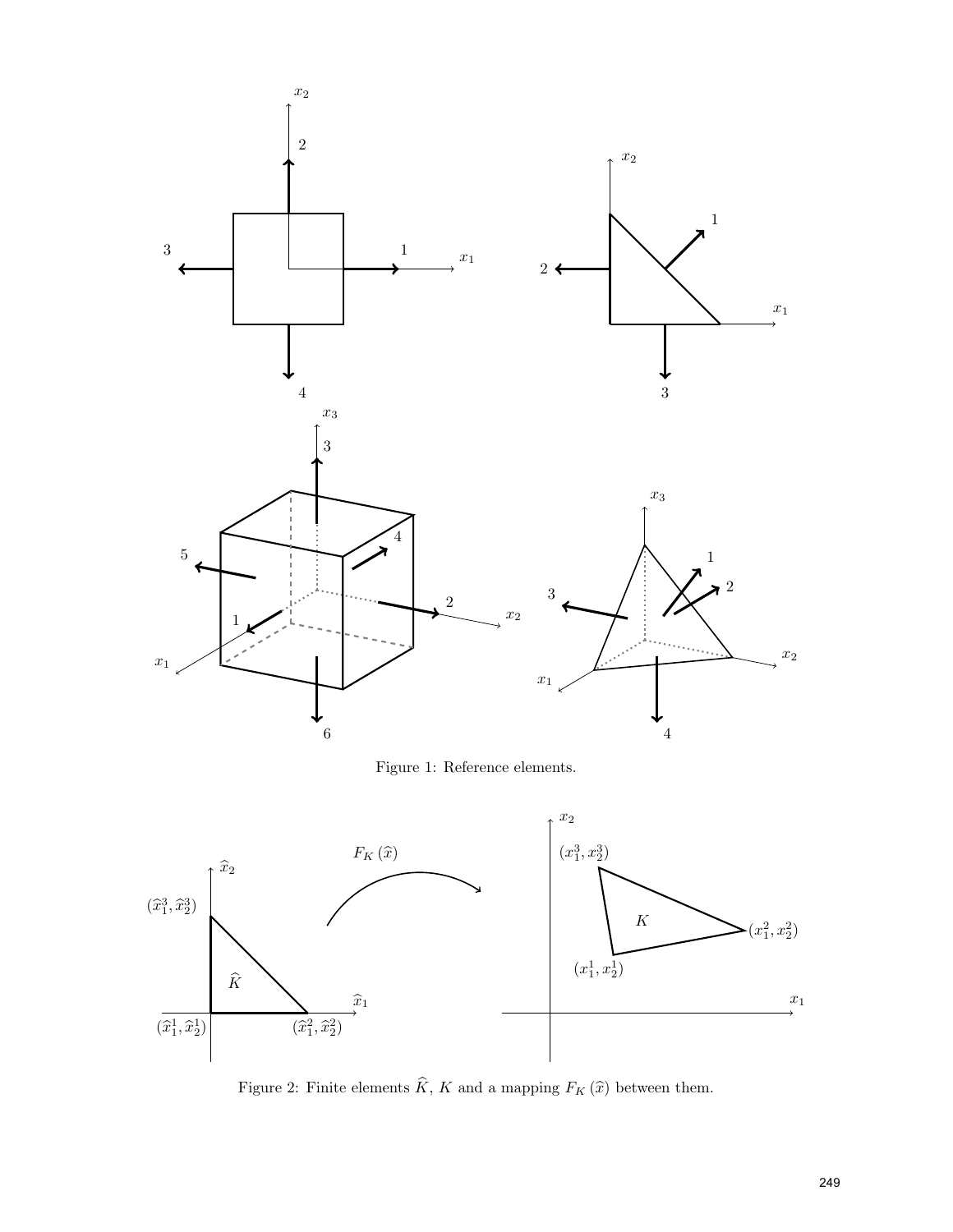Triangle The basis functions are defined as

$$
\widehat{\varphi}_i\left(\widehat{x}\right) = a + b\widehat{x} = \left(\begin{array}{c} a_1 + b\widehat{x}_1 \\ a_2 + b\widehat{x}_2 \end{array}\right), \qquad i = 1, 2, 3.
$$

Definition [\(6\)](#page-2-1) is used as before. For example, for the first face

$$
\frac{1}{\left|\hat{f}_1\right|} \int_{\hat{f}_1} \hat{\varphi}_i\left(\hat{x}_1\right) \cdot \hat{n}_1 ds = \frac{1}{\left|\hat{f}_1\right|} \int_{\hat{f}_1} \left(a_1 + b_2^1 \ a_2 + b_2^1\right) \cdot \frac{1}{\sqrt{2}} \left(\begin{array}{c} 1\\1 \end{array}\right) ds
$$

$$
= \frac{1}{\left|\hat{f}_1\right| \cdot \sqrt{2}} \left(a_1 + a_2 + b\right) \int_{\hat{f}_1} 1 ds = \frac{1}{\sqrt{2}} \left(a_1 + a_2 + b\right) = \delta_{i1}.
$$

After repeating this calculation for all faces, we get a system

$$
\begin{bmatrix} \frac{1}{\sqrt{2}} & \frac{1}{\sqrt{2}} & \frac{1}{\sqrt{2}} \\ -1 & 0 & 0 \\ 0 & 1 & 0 \end{bmatrix} \begin{bmatrix} a_1 \\ a_2 \\ b \end{bmatrix} = I,
$$

which is solved for the coefficients of basis functions. The basis functions are

$$
\widehat{\varphi}_1 = \sqrt{2} \begin{pmatrix} \widehat{x}_1 \\ \widehat{x}_2 \end{pmatrix}, \quad \widehat{\varphi}_2 = \begin{pmatrix} -1 + \widehat{x}_1 \\ \widehat{x}_2 \end{pmatrix}, \quad \widehat{\varphi}_3 = \begin{pmatrix} \widehat{x}_1 \\ -1 + \widehat{x}_2 \end{pmatrix},
$$

Hexahedron The basis functions are defined as

$$
\widehat{\varphi}_{i}(\widehat{x}) = a + b\widehat{x} = \begin{pmatrix} a_{1} + b_{1}\widehat{x}_{1} \\ a_{2} + b_{2}\widehat{x}_{2} \\ a_{3} + b_{3}\widehat{x}_{3} \end{pmatrix}, \qquad i = 1, 2, 3, 4, 5, 6.
$$

Definition [\(6\)](#page-2-1) is used on the reference cube  $[-1,1]^3$  to enforce the conditions for each basis function. For example, for the first face

$$
\frac{1}{\left|\widehat{f}_1\right|} \int_{\widehat{f}_1} \widehat{\varphi}_i\left(\widehat{x}_1\right) \cdot \widehat{n}_1 ds = \frac{1}{\left|\widehat{f}_1\right|} \int_{\widehat{f}_1} \left(\begin{array}{c} a_1 + b_1 \\ a_2 + b_2 \\ a_3 + b_3 \end{array}\right)^T \cdot \left(\begin{array}{c} 1 \\ 0 \\ 0 \end{array}\right) ds
$$

$$
= \frac{1}{\left|\widehat{f}_1\right|} \left(a_1 + b_1\right) \int_{\widehat{f}_1} ds = \left(a_1 + b_1\right).
$$

Repeating the calculation for all faces,, we get a system of equations

$$
\begin{bmatrix} 1 & 0 & 0 & 1 & 0 & 0 \ 0 & 1 & 0 & 0 & 1 & 0 \ 0 & 0 & 1 & 0 & 0 & 1 \ -1 & 0 & 0 & 1 & 0 & 0 \ 0 & -1 & 0 & 0 & 1 & 0 \ 0 & 0 & -1 & 0 & 0 & 1 \ \end{bmatrix} \begin{bmatrix} a_1 \\ a_2 \\ a_3 \\ b_1 \\ b_2 \\ b_3 \end{bmatrix} = I,
$$

which is solved with right-hand side given by columns of an identity matrix to find the coefficients of each basis function. The basis functions are

$$
\widehat{\varphi}_1 = \begin{pmatrix} \frac{1}{2} (1 + \widehat{x}_1) \\ 0 \\ 0 \end{pmatrix}, \quad \widehat{\varphi}_2 = \begin{pmatrix} 0 \\ \frac{1}{2} (1 + \widehat{x}_2) \\ 0 \end{pmatrix}, \quad \widehat{\varphi}_3 = \begin{pmatrix} 0 \\ 0 \\ \frac{1}{2} (1 + \widehat{x}_3) \end{pmatrix},
$$

$$
\widehat{\varphi}_4 = \begin{pmatrix} \frac{1}{2} (-1 + \widehat{x}_1) \\ 0 \\ 0 \end{pmatrix}, \quad \widehat{\varphi}_5 = \begin{pmatrix} 0 \\ \frac{1}{2} (-1 + \widehat{x}_2) \\ 0 \end{pmatrix}, \quad \widehat{\varphi}_6 = \begin{pmatrix} 0 \\ 0 \\ \frac{1}{2} (-1 + \widehat{x}_3) \end{pmatrix}.
$$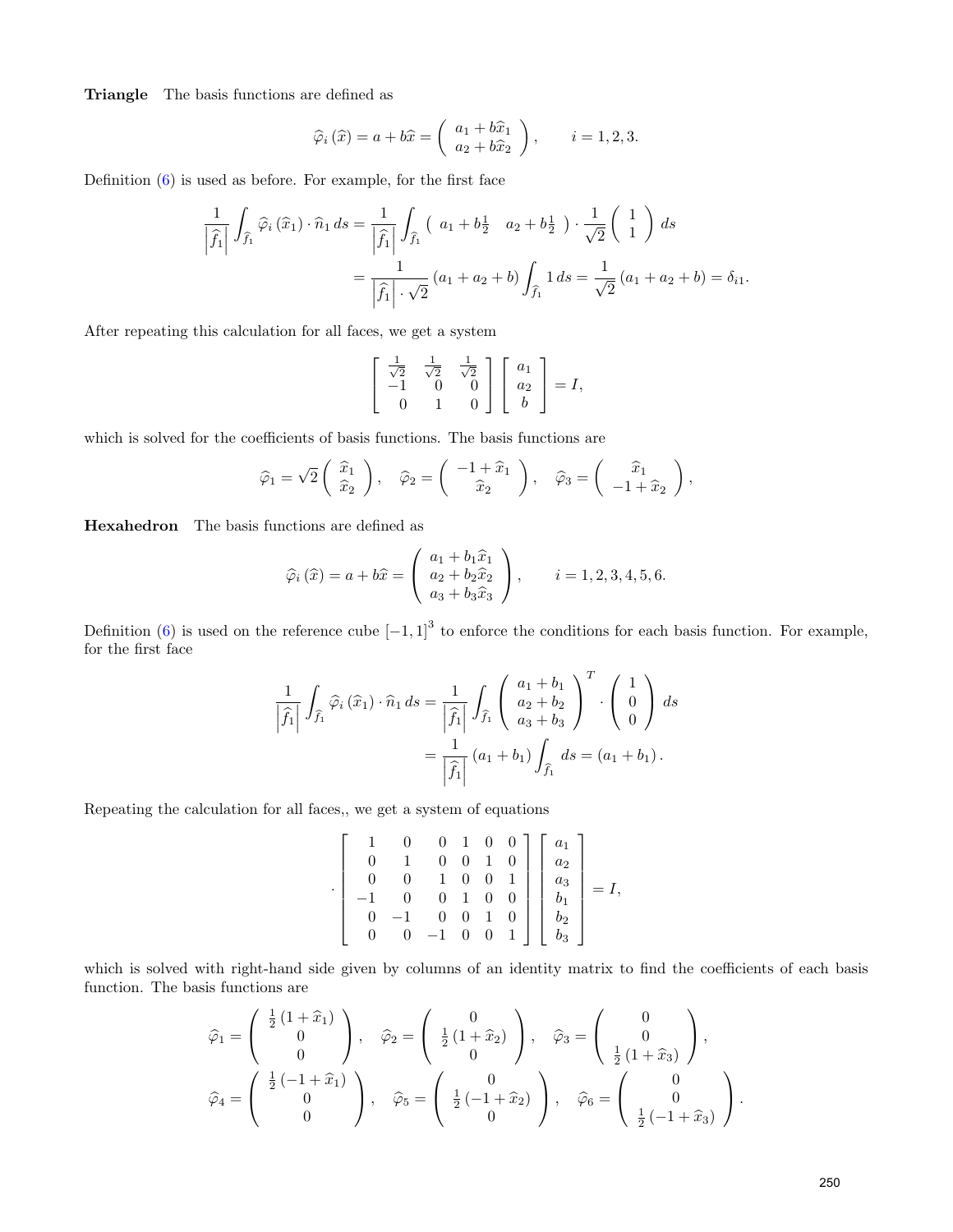Tetrahedron The basis functions are defined as

$$
\widehat{\varphi}_{i}(\widehat{x}) = a + b\widehat{x} = \begin{pmatrix} a_{1} + b\widehat{x}_{1} \\ a_{2} + b\widehat{x}_{2} \\ a_{3} + b\widehat{x}_{3} \end{pmatrix}, \qquad i = 1, 2, 3, 4.
$$

Definition [\(6\)](#page-2-1) is used on the reference tetrahedron to enforce the conditions for each basis function. For example, for the first face

$$
\frac{1}{\left|\widehat{f}_1\right|} \int_{\widehat{f}_1} \widehat{\varphi}_i\left(\widehat{x}_1\right) \cdot \widehat{n}_1 ds = \int_{f_1} \left( a_1 + b_3^{\frac{1}{2}} \quad a_2 + b_3^{\frac{1}{2}} \quad a_3 + b_3^{\frac{1}{2}} \right) \cdot \frac{1}{\sqrt{3}} \begin{pmatrix} 1 \\ 1 \\ 1 \end{pmatrix} ds
$$

$$
= \frac{1}{\left|\widehat{f}_1\right|} \frac{1}{\sqrt{3}} \left(a_1 + a_2 + a_3 + b\right) \int_{\widehat{f}_1} 1 ds = \frac{1}{\sqrt{3}} \left(a_1 + a_2 + a_3 + b\right) = \delta_{i1}.
$$

The remaining three faces all involve near identical calculations. For example, definition [\(6\)](#page-2-1) applied to the second face is

$$
\frac{1}{\left|\hat{f}_2\right|} \int_{\hat{f}_2} \hat{\varphi}_i\left(\hat{x}_1\right) \cdot \hat{n}_1 \, ds = \frac{1}{\left|\hat{f}_2\right|} \int_{\hat{f}_2} \left(a_1 \ a_2 + b_3^1 \ a_3 + b_3^1\right) \cdot \begin{pmatrix} -1\\0\\0 \end{pmatrix} \, ds
$$

$$
= \frac{1}{\left|\hat{f}_2\right|} \left(-a_1\right) \int_{\hat{f}_2} 1 \, ds = -a_1 = \delta_{i1}.
$$

After repeating the calculation, we get a system

$$
\begin{bmatrix} \frac{1}{\sqrt{3}} & \frac{1}{\sqrt{3}} & \frac{1}{\sqrt{3}} & \frac{1}{\sqrt{3}} \\ -1 & 0 & 0 & 0 \\ 0 & -1 & 0 & 0 \\ 0 & 0 & -1 & 0 \end{bmatrix} \begin{bmatrix} a_1 \\ a_2 \\ a_3 \\ b \end{bmatrix} = I,
$$

and the basis functions are

$$
\widehat{\varphi}_1 = \sqrt{3} \begin{pmatrix} \widehat{x}_1 \\ \widehat{x}_2 \\ \widehat{x}_3 \end{pmatrix}, \quad \widehat{\varphi}_2 = \begin{pmatrix} -1 + \widehat{x}_1 \\ \widehat{x}_2 \\ \widehat{x}_3 \end{pmatrix}, \quad \widehat{\varphi}_3 = \begin{pmatrix} \widehat{x}_1 \\ -1 + \widehat{x}_2 \\ \widehat{x}_3 \end{pmatrix}, \quad \widehat{\varphi}_4 = \begin{pmatrix} \widehat{x}_1 \\ \widehat{x}_2 \\ -1 + \widehat{x}_3 \end{pmatrix}.
$$

#### 3.2 Finite element matrices

A finite element is defined by a triplet  $\{K,\mathcal{P},\mathcal{N}\}\,$ , where K is the geometric configuration,  $\mathcal P$  is the finite dimensional space of shape functions on K, and N is the set of their degrees of freedom [\[4,](#page-10-11) [8\]](#page-10-12). It it well known (see, for example [\[15\]](#page-10-13)), that the mapping  $\mathcal F$  defined by  $\mathcal F(\varphi_i) = \varphi_i \circ F_K^{-1}$  is not an isomorphism from  $\mathbf H(K; \operatorname{div})$  to  $\mathbf H(\widehat K; \operatorname{div})$ , since  $\mathcal F$  does not preserve continuity of the normal components of the reference basis functions. Instead, the function values and the divergence are mapped using Piola transformation as

$$
\varphi|_K(x) = \frac{1}{\det B_K} B_K \widehat{\varphi} \left( F_K^{-1}(x) \right), \qquad \text{div } \varphi|_K(x) = \frac{1}{\det B_K} \widehat{\text{div}} \widehat{\varphi} \left( F_K^{-1}(x) \right).
$$

Next, global velocity basis functions are related to more than one element. It is necessary to decide about the orientation of global normals of element faces in order to produce global velocity basis functions whose normal components are continuous at element interfaces. While the orientation can be decided arbitrarily, we utilize the convention from [\[1\]](#page-10-5) with more details given in the next section.

The global matrix consists of blocks  $A$  and  $B$ , which are obtained by assembling contributions from the element matrices consisting of blocks  $\mathbf{A}_K = [a_{ij}^K]$  and  $\mathbf{B}_K = [b_j^K]$ ,  $i, j = 1, ..., 3$  or 4 or 6, obtained by evaluating integrals on each element  $K$ , where

<span id="page-5-0"></span>
$$
a_{ij}^{K} = \frac{1}{|\det B_K|} \int_{\widehat{K}} \left( \left[ \operatorname{sign}_{i}^{K} \right] B_K \widehat{\varphi}_i \left( \widehat{x} \right) \cdot \left[ \operatorname{sign}_{j}^{K} \right] B_K \widehat{\varphi}_j \left( \widehat{x} \right) \right)_{\mathbb{k}^K} d\widehat{x},\tag{8}
$$

$$
b_j^K = -\frac{1}{|\det B_K|} \int_{\widehat{K}} \left[ \text{sign}_j^K \right] \nabla \cdot \widehat{\varphi}_j \left( \widehat{x} \right) \, d\widehat{x},\tag{9}
$$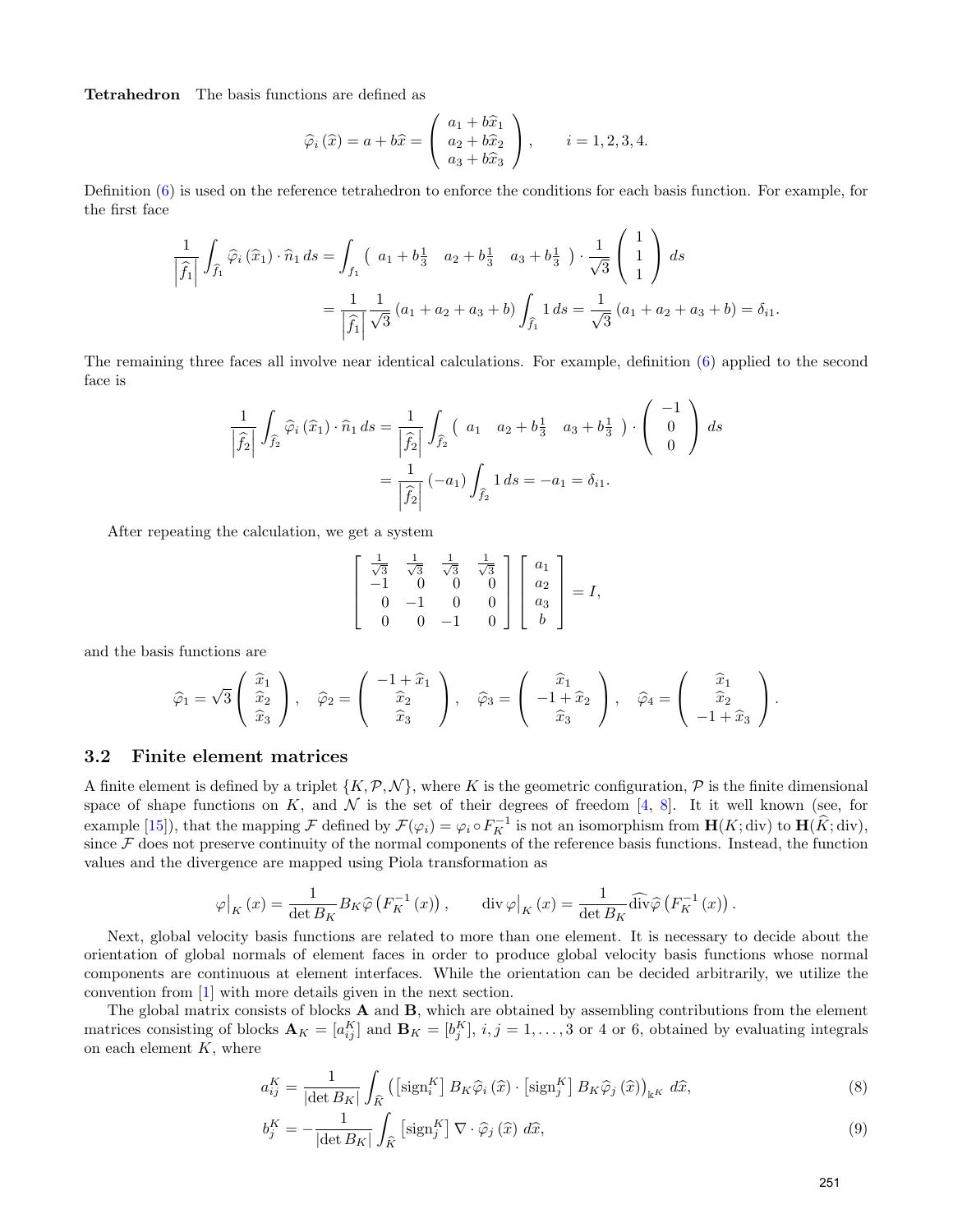where  $\left[\text{sign}_{i}^{K}\right]$  is +1 if the orientation of the (local) normal of face i in element K is in agreement with the orientation of the global normal and −1 otherwise. The permeability coefficients are assumed to be available as a d-dimensional vector for each element  $\mathbb{k} = [\mathbb{k}_d^K]$ , and specifically in element K they are used as a d-dimensional weight in the inner product. That is, the notation in [\(8\)](#page-5-0) should be interpreted as  $(a \cdot b)_{\alpha} = (\alpha_1 a_1 b_1 + \cdots + \alpha_d a_d b_d)$ .

Finally, we note that in case of structured grids using rectangular and block finite elements, a single finite element matrix may be replicated and multiplied by the corresponding coefficients k. Since our purpose is to allow for unstructured meshes using triangular and tetrahedral elements, we do not use this approach. However, we use only affine mappings for the rectangular and block finite elements, which then limits their use to structured grids.

### <span id="page-6-0"></span>4 Implementation

We discuss the MATLAB implementation. Let us denote the set of finite elements by  $\{\mathcal{E}_i\}$ , the set of nodes by  $\{\mathcal{N}_i\}$ and the set of faces by  $\{\mathcal{F}_i\}$ , with the symbol # denoting the size of a given set. We generate (or import) a usual nodal mesh, and the code subsequently generates a description of the face-based mesh for the RT0 discretization. The nodal mesh is described by the following fields:

elems2nodes  $\#\mathcal{E} \times (3 \text{ or } 4 \text{ or } 8)$  elements and their global nodes (3 or 4 in 2D, and 4 or 8 in 3D) nodes2coord  $\#\mathcal{N} \times d$  global nodes and their coordinates in 2D or 3D

The face based mesh is then described by the following fields:

|  | elems2faces $\# \mathcal{E} \times (3 \text{ or } 4 \text{ or } 6)$ global elements defined by global faces (3 or 4 in 2D, 4 or 6 in 3D)                              |
|--|-----------------------------------------------------------------------------------------------------------------------------------------------------------------------|
|  | <b>faces2nodes</b> $#F \times (2 \text{ or } 3 \text{ or } 4)$ global faces defined by global nodes $(2 \text{ in } 2D, \text{ and } 3 \text{ or } 4 \text{ in } 3D)$ |

and, additionally the code uses the following fields:

|                               | signs $\#\mathcal{F} \times (3 \text{ or } 4 \text{ or } 6)$ +1 or -1 for every face of an element, corresponding to elems2faces |
|-------------------------------|----------------------------------------------------------------------------------------------------------------------------------|
| coeffs $d \times \mathcal{E}$ | coefficients for each element in each dimension                                                                                  |
| ngdofs $1$                    | total number of degrees of freedom (velocity and pressure)                                                                       |

The orientation of the global normals of faces is assigned following a convention from [\[1\]](#page-10-5), which is based on the orientation of a face and, for example, in 2D suggests to assign  $sign(s,1)=1$  if elems2nodes $(i,2)>e$ lems2nodes $(i,3)$ and -1 otherwise.

#### 4.1 Vectorized computation of element matrices

In the non-vectorized code, we iterate in a for-loop over each element and then iterate in another for-loop through the integration points to find sequentially each local element matrix. In the the vectorized code, we instead iterate in a for-loop through the integration points and then iterate in another for-loop to calculate each entry of the local element matrices simultaneously. With the vectorized code, we also take advantage of the symmetry of the matrix and thus only need to solve for the upper right half of the matrix, which we then duplicate into the bottom left half. In both the non-vectorized and vectorized code, we determine the **A** and **B** parts of the local matrices separately. We use Gaussian quadrature rules for the integration of basis functions. Specifically, we use 4 integration points for quadrilateral elements and 8 integration points for block elements. These are found by a simple extension of the one-dimensional case. For the integration of basis functions over triangular and tetrahedral elements, we use the quadrature rules from [\[9\]](#page-10-14) and [\[16\]](#page-10-15), respectively. Specifically, we use 3 integration points for triangular elements and 4 integration points for tetrahedral elements.

The core of the non-vectorized version of the 2-dimensional quadrilateral code is as follows: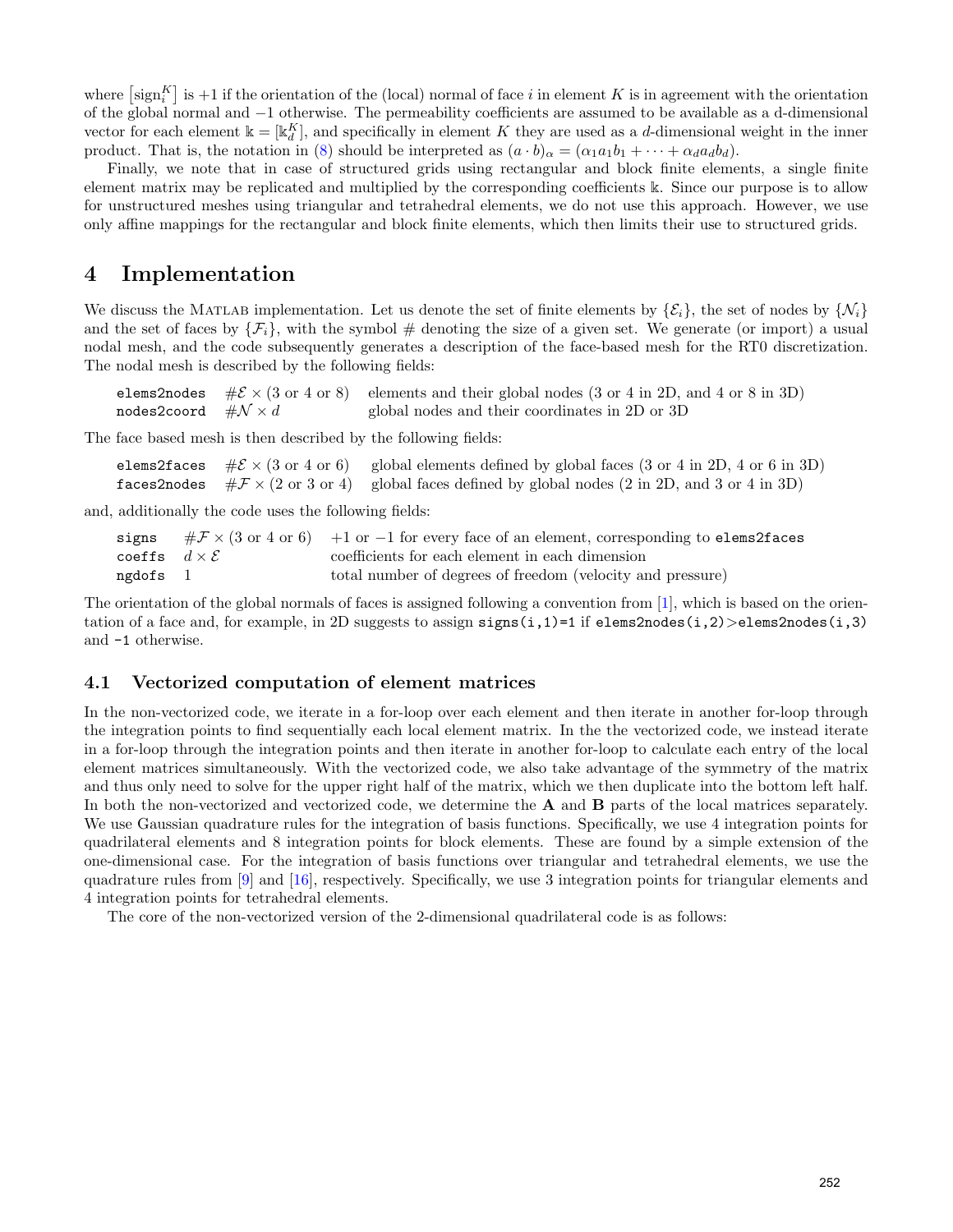```
1 for e = 1:nelem % loop over elements
2 \qquad \qquad \text{A} = \text{zeros}(\text{nelf}):
B = zeros(1, nelf);4 xcoord = nodes2coord(1,elems2nodes(:,e));
5 \text{ ycoord} = \text{nodes2coord}(2, \text{elements2nodes}(:, e));6 for intx = 1:nqlxx = point2(intx, 1);8 wtx = weight2(intx, 1);
9 for inty = 1:ngly
10 y = point2(inty, 2);11 wty = weight2(inty, 2);12 [sqhape,divsqhape,dhdr,dhds] = feisoquad2D4n_RT0(x,y);
13 J = [ (xcoord(2) - xcoord(1))/2 0;14 0 (ycoord(4)-ycoord(1))/2 ]; %Jacobian
15 \det J = \det (J);
16 sqhape1 = spdiags(signs(:,e),0,nelf,nelf) * 1/(detJ) * (sqhape*J) * ...
17 spdiags(coeffs(:,e),0,dim,dim);
18 sqhape2 = spdiags(signs(:,e),0,nelf,nelf) * 1/(detJ) * (sqhape*J);
19 A = A + (sqhape1*sqhape2')*wtx*wty*detJ;20 B = B + ( signs(:,e)' .* divsqhape )*wtx*wty*detJ;21 end
22 Kloc(:,:,:e) = [A \ B';...]23 B 0 ];
24 end
25 end
```
In line 1, we iterate over each element. On lines 2 and 3 we initialize the **A** and **B** parts of an element matrix. Even in non-vectorized code, pre-allocating our matrices is essential to maintaining reasonable runtimes. On lines 4- 11 we prepare the coordinates and weights that will be needed. Point2 and weight2 are variables defined earlier in the code that provide the 2D quadrature rules. At line 12, we calculate the basis functions and the divergence. At lines 13-15, we calculate the Jacobian and the determinant. Then in lines 16-18, we determine the contributions to the A and B part of the local stiffness matrix for a particular integration point. At line 21, we add our new data to the list of local stiffness matrices.

The vectorized code relies on matrix operations to avoid the outermost for-loop iterating through each element:

```
1 Kloc = zeros(nbasis+1,nbasis+1,nelems);
2 for i=1:nip
3 for m=1:nbasis
4 for k=m:nbasis
5 Kloc(m,k,:) = squareze(Kloc(m,k,:))' + ...6 w(i) \rightarrow B.K \cdot \det A' \cdot (i-1) \rightarrow \ldots<br>7 sum (squeeze (astam (signs (:, m)
                    sum( squeeze( astam(signs(:,m), (amsv(B_K, val(i,:,m)) .* ...
8 reshape(coeffs,size(coeffs,1),1,size(coeffs,2)) ) ) ) .* ...<br>9 squeeze( astam(signs(:,k), amsy(B_K, val(i,:,k))) ) ...
                    squaree ( astam(signs(:,k), amsv(B_K, val(i,:,k))) ) ...
10 );
11 end
12 Kloc(m,nbasis+1,:) = squeeze(Kloc(m,nbasis+1,:)) + ...
13 w(i) .* B K detA.ˆ(1) .* ...
                (signs(:,m) \rightarrow * dval(i,:,m) );
15 end
16 end
17 Kloc = copy_triu(Kloc);
```
In line 1 we pre-allocate for the set of local matrices Kloc. In lines 2-4, we set up the loop structure described above: we iterate through the integration points and the basis functions for each face. This gives us one entry of the matrix for each pair of faces. However, we only iterate through half of the pairs. This is because, for example, a pair of faces 1 and 4 is the same as a pair of faces 4 and 1, which is why the local matrices are symmetric. In lines 5-14, we calculate entries of the local matrix. The calculations are done simultaneously using matrix operations as the code is vectorized. The code inside the third loop gives the  $A$  part of the matrix, whereas the part after the loop gives the B part. Note that  $B_k det A$  is the determinant of the Jacobian, and  $B_k$  is the determinant itself. In line 17, we call upon a command copy triu, which copies the upper-left triangular part of the matrix into the lower-right triangular part.

For reference, the astam and amsv functions used in our calculation were created in [\[1\]](#page-10-5). Function astam is a simple helper function that takes a  $m \times 1$  matrix and an  $n \times p \times m$  matrix as inputs, and then multiplies each level on the third index by the corresponding elment in the first matrix. In this case, it is being used to multiply each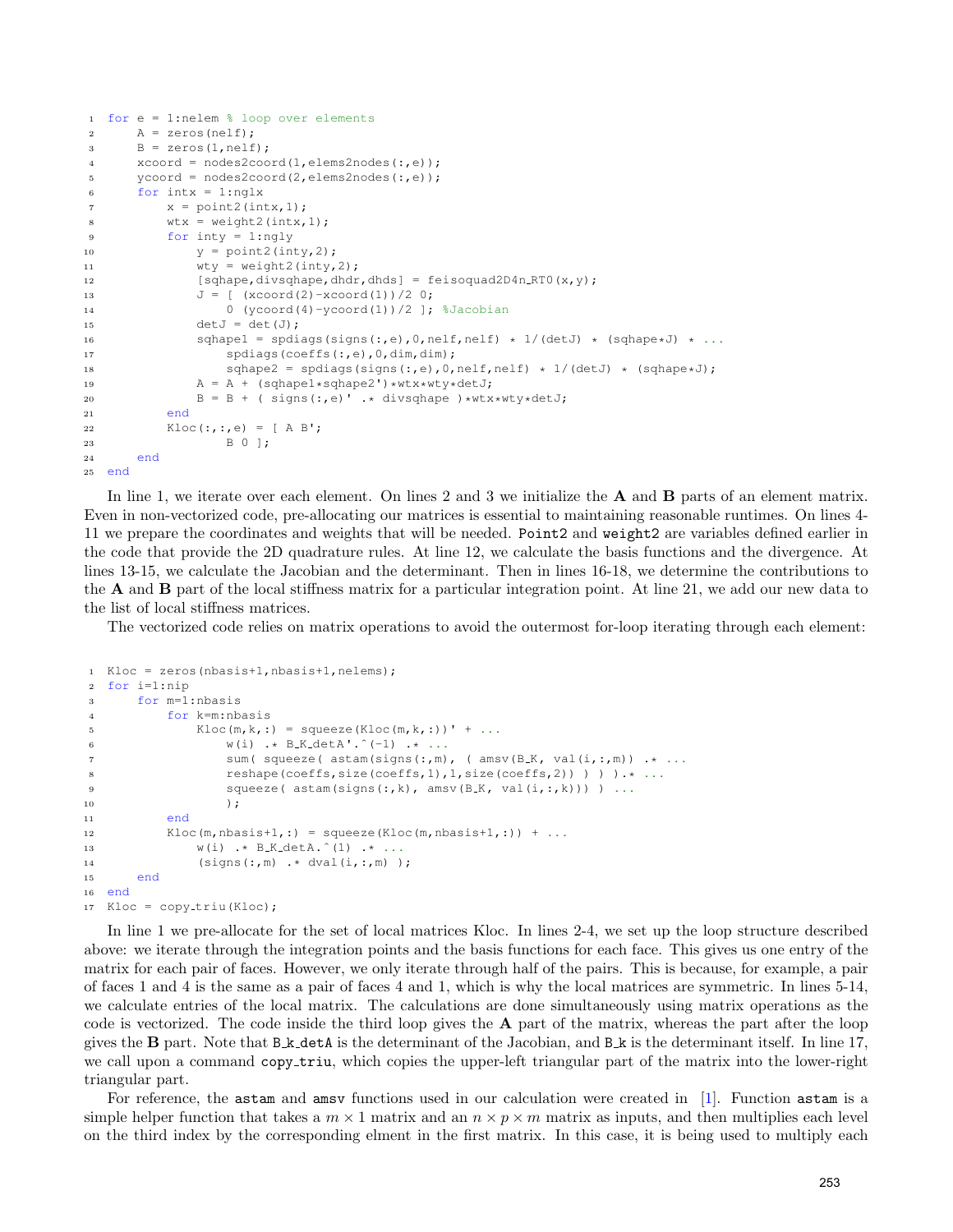element matrix by its matching sign. For  $0 < i \leq m$ ,

$$
C(:, :, i) = a(i) * B(:, :, i).
$$

Function amsv is being used to take weighted sums of each row in each layer of matrices. The second matrix must have the same number of elements as the first has columns, so that any element in that column is given that weight in the summation.

$$
C(:, 1, i) = A(:, :, i) * B(:)
$$

### 4.2 Vectorized assembly of the matrix

There are several approaches to assemble the global matrix. That is, in the standard approach the contribution of each element is determined using nested for loops. In the standard method, we set up an outer loop to iterate through the elements and two inner loops to iterate through the pairs of edges or faces. It then adds the contribution of the local matrix to the global matrix. This method thus requires three for loops and each additional element requires another set of iterations through the inner two loops. This becomes quite costly as the number of elements increases.

```
1 K = sparse(ndofs,ndofs);
2 for k = 1: size(elems2faces, 2)
3 for j = 1:size(elems2faces,1)
4 for i = 1: size (elems2faces, 1)
5 K(elems2faces(i,k),elems2faces(j,k)) = K(elems2faces(i,k),elems2faces(j,k)) + Kloc(i,j,k);
6 end
7 end
8 end
```
We also implemented a vectorized approach for this project. We still iterate over a list of elements, but there are two primary differences. First, we take advantage of sparse matrices. This is essential as with greater number of elements the full matrices can consume singnificant amounts of memory. It also allows the computation to determine all contributions of an element simultaneously, reducing the runtime. It is also important to remove for loops due to their inefficiency in Matlab. By handling entire elements at once and constructing the sparse global matrix only at the end, the process of assembly becomes significantly faster as will be seen in numerical experiments.

```
1 temp = cell(length(elist),1);
2 for e = elist(:)'3 faces = elems2faces(:,e);
4 faces = faces(faces>0); % omit 0's
5 dofs = faces2dofs(:,faces)';
6 dofs = dofs(dofs(:)>0); % stack grouped by face, omit 0's
7 [k, l, m] = \text{find} (Kloc(:, :, e));s temp{e} = [dofs(k),dofs(l),m]; \frac{1}{2} and insert it into the global and get indeces of the entries
9 end
10 temp = cell2mat(temp);
11 K = sparse(temp(:,1),temp(:,2),temp(:,3),ndof,ndof);
```
# <span id="page-8-0"></span>5 Numerical experiments

We present a comparison in terms of computational time of the standard and vectorized implementations of both computation of local finite element matrices and assembly of the global matrix. For testing we used a computer with two 8-core 2.10 GHz CPUs with 1 TB of memory running Linux openSUSE 42.3 and Matlab version 9.2.0.538062 (R2017a). The results for a sequence of 2D quadrilateral meshes and 3D hexahedral meshes are summarized in Table [1.](#page-9-0) From the results it can be seen that for smaller meshes there is no advantage, but the speed up of the vectorized approach is quite significant for larger meshes for both 2D and 3D. Compared to the code implemented in iFEM [\[6\]](#page-10-16) for 2D triangles, our vectorized code is somewhat slower (roughly one order of magnitude). Both codes scale near linearly, and as the sizes of problems increase our code has a consistently lower scaling factor.

As the number of elements increases the vectorized code becomes significantly faster since the number of iterations in for loops does not depend on the number of elements. Based on the amount of time the non-vectorized code took to run, it was not feasible to run for very large meshes.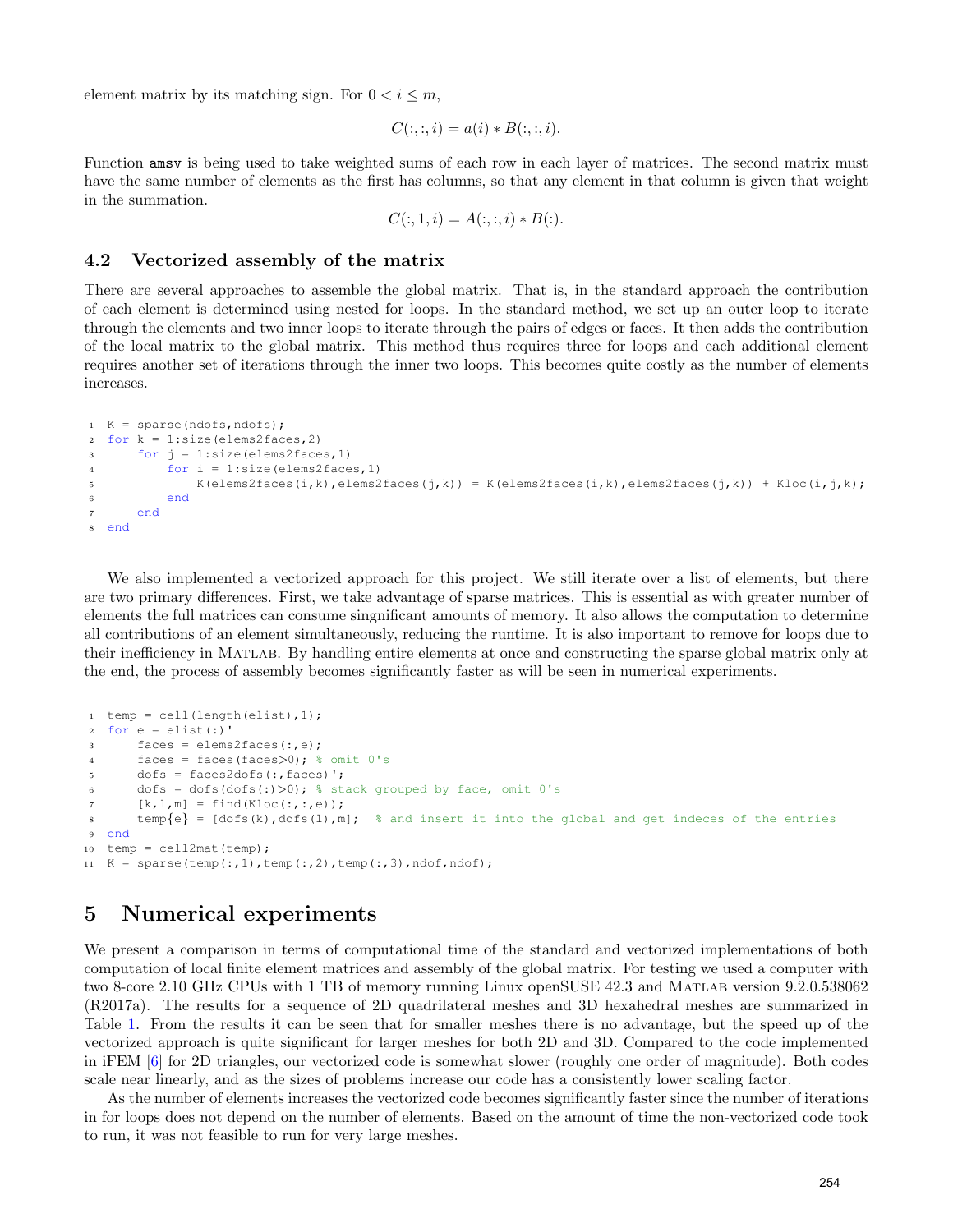<span id="page-9-0"></span>Table 1: Timing [s] of the two implementations for quadrilateral meshes in 2D and hexahedral meshes in 3D: nelem is the total number of finite elements, ndof is the total number of degrees of freedom,  $t_e$  is the time needed to compute the element matrices,  $t_a$  is the time needed to assemble the global stiffness matrix, and  $t_e + t_a$  is the total time.

| problem setup:           |                        |                        | standard |          |                          | vectorized |            |             |  |  |  |
|--------------------------|------------------------|------------------------|----------|----------|--------------------------|------------|------------|-------------|--|--|--|
| partitioning             | nelem                  | ndof                   | $t_e$    | $t_a$    | $t_e + t_a$              | $t_e$      | $t_a$      | $t_e + t_a$ |  |  |  |
| $\overline{2D}$          |                        |                        |          |          |                          |            |            |             |  |  |  |
| $4\times4$               | $\overline{16}$        | $\overline{56}$        | 0.1614   | 0.0250   | 0.1864                   | 0.0879     | 0.0358     | 0.1237      |  |  |  |
| $8\times8$               | 64                     | 208                    | 0.0371   | 0.0151   | 0.0522                   | 0.248      | 0.0168     | 0.0416      |  |  |  |
| $16\times16$             | 256                    | 800                    | 0.0816   | 0.0276   | 0.1092                   | 0.0193     | 0.0181     | 0.0374      |  |  |  |
| $32\times32$             | 1024                   | $3136\,$               | 0.2842   | 0.1117   | 0.3959                   | 0.0295     | 0.0435     | 0.073       |  |  |  |
| $64\times64$             | 4096                   | 12,416                 | 1.0820   | 0.9044   | 1.9864                   | 0.0605     | 0.1439     | 0.2044      |  |  |  |
| $128\times128$           | 16,384                 | 49,408                 | 4.2735   | 11.344   | 15.618                   | 0.1559     | $0.5199\,$ | 0.6758      |  |  |  |
| $256\times256$           | 65,536                 | $1.9712 \times 10^5$   | 17.135   | 197.24   | 214.375                  | 0.5034     | 1.9920     | 2.4950      |  |  |  |
| $512\times512$           | $2.6214 \times 10^{5}$ | $7.8745 \times 10^{5}$ | 66.915   | 5320.7   | 5387.625                 | 2.0455     | 7.9219     | 9.9674      |  |  |  |
| $1024 \times 1024$       | $1.0486 \times 10^6$   | $3.1478 \times 10^6$   |          |          |                          | 5.698      | 34.516     | 40.214      |  |  |  |
| $2048\times2048$         | $4.1943 \times 10^6$   | $1.2587 \times 10^7$   |          |          |                          | 22.642     | 140.89     | 163.532     |  |  |  |
| $4096\times4096$         | $1.6777 \times 10^{7}$ | $5.0340 \times 10^7$   |          | -        | -                        | 90.471     | 566.95     | 657.421     |  |  |  |
| $8192\times8192$         | $6.7109 \times 10^{7}$ | $2.0134 \times 10^8$   |          |          |                          | 355.58     | 2650.0     | 3005.58     |  |  |  |
| $16384\times16384$       | $2.6844 \times 10^8$   | $8.0534 \times 10^8$   |          |          | $\overline{\phantom{a}}$ | 1452.0     | 10,888.0   | 12,340.0    |  |  |  |
| 3D                       |                        |                        |          |          |                          |            |            |             |  |  |  |
| $4\times4\times4$        | 64                     | 448                    | 0.0197   | 0.0348   | 0.0545                   | 0.0663     | 0.0387     | 0.1050      |  |  |  |
| $8\times8\times8$        | 512                    | 3584                   | 0.3439   | 0.0957   | 0.4396                   | 0.0399     | 0.0334     | 0.0733      |  |  |  |
| $16\times16\times16$     | 4096                   | 28,672                 | 2.5233   | 2.4434   | 4.9667                   | 0.1562     | 0.1569     | 0.3131      |  |  |  |
| $32\times32\times32$     | 32,678                 | $2.2938\times10^5$     | 20.073   | 141.210  | 161.283                  | 0.9351     | 1.1340     | 2.0691      |  |  |  |
| $64 \times 64 \times 64$ | $2.6214 \times 10^{5}$ | $1.835 \times 10^{6}$  | 157.47   | 19,114.0 | 19,271.47                | 7.6207     | 8.6154     | 16.2361     |  |  |  |
| $128\times128\times128$  | $2.0972 \times 10^6$   | $1.468 \times 10^{7}$  |          |          |                          | 62.197     | 71.878     | 134.075     |  |  |  |
| $256\times256\times256$  | $1.6777 \times 10^{7}$ | $1.174 \times 10^{8}$  |          |          |                          | 498.56     | 600.31     | 1098.87     |  |  |  |
| $512\times512\times512$  | $1.3422 \times 10^8$   | $9.395 \times 10^8$    |          |          |                          | 3898.3     | 5060.1     | 8958.4      |  |  |  |

<span id="page-9-1"></span>

Figure 3: Number of elements versus total time  $(t_e + t_a)$  in minutes for quadrilateral (2D) and hexahedral (3D) finite elements. In both cases a linear scaling can be observed, based on the slopes of the lines being 1.